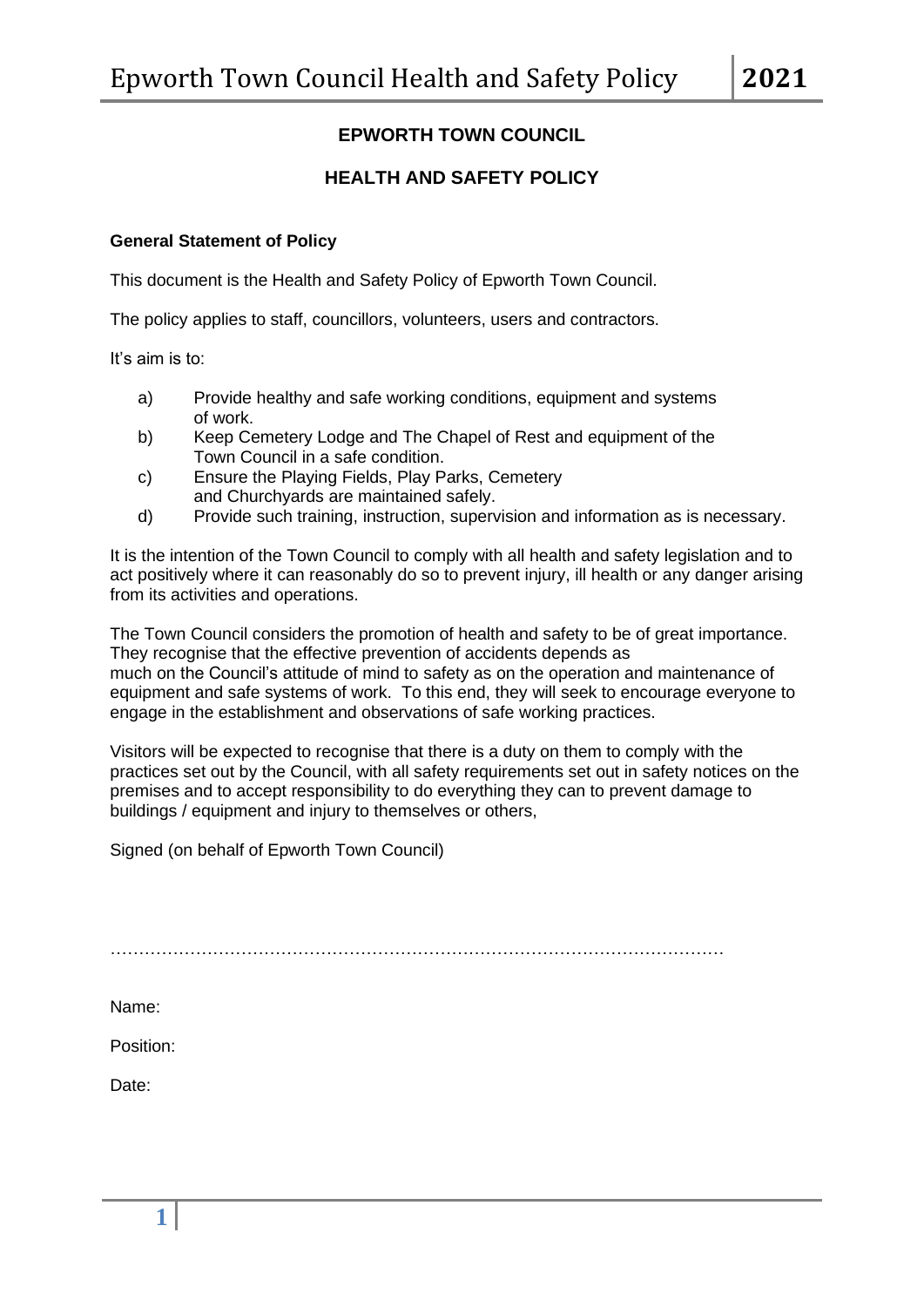## **Organisation of Health and Safety**

Epworth Town Council has overall responsibility for health and safety of Cemetery Lodge, The Chapel of Rest, the Queen Elizabeth II Playing Field, Burnham Road Cemetery and St Andrew's Closed Churchyard

The person delegated by the Town Council to have day-to-day responsibility for the implementation of this policy is:

Name: **Town Clerk** Telephone Number: 01427 872086

It is the duty of all users, hirers and visitors to take care of themselves and others who may be affected by their activities and to co-operate with the Council in keeping within this health and safety policy.

Should anyone using the facilities come across a fault, damage or other situation which might cause injury and cannot be rectified immediately, they should inform the person above, as soon as possible so that the problem can be dealt with. Where equipment is damaged a notice should be placed on it warning that it is not to be used and, where possible, it should be placed in a store cupboard.

The following people have responsibility for specific items:

First Aid Box: **Town Clerk**

Reporting of accidents and completion of RIDDOR forms: **Town Clerk**

Fire precautions and checks: **Town Clerk**

Training in use of hazardous substances and equipment: **Town Clerk**

Risk assessment and inspections: **Town Clerk**

Information to contractors: **Town Clerk**

Insurance: **Town Clerk**

Competent Advisers: **MWQA**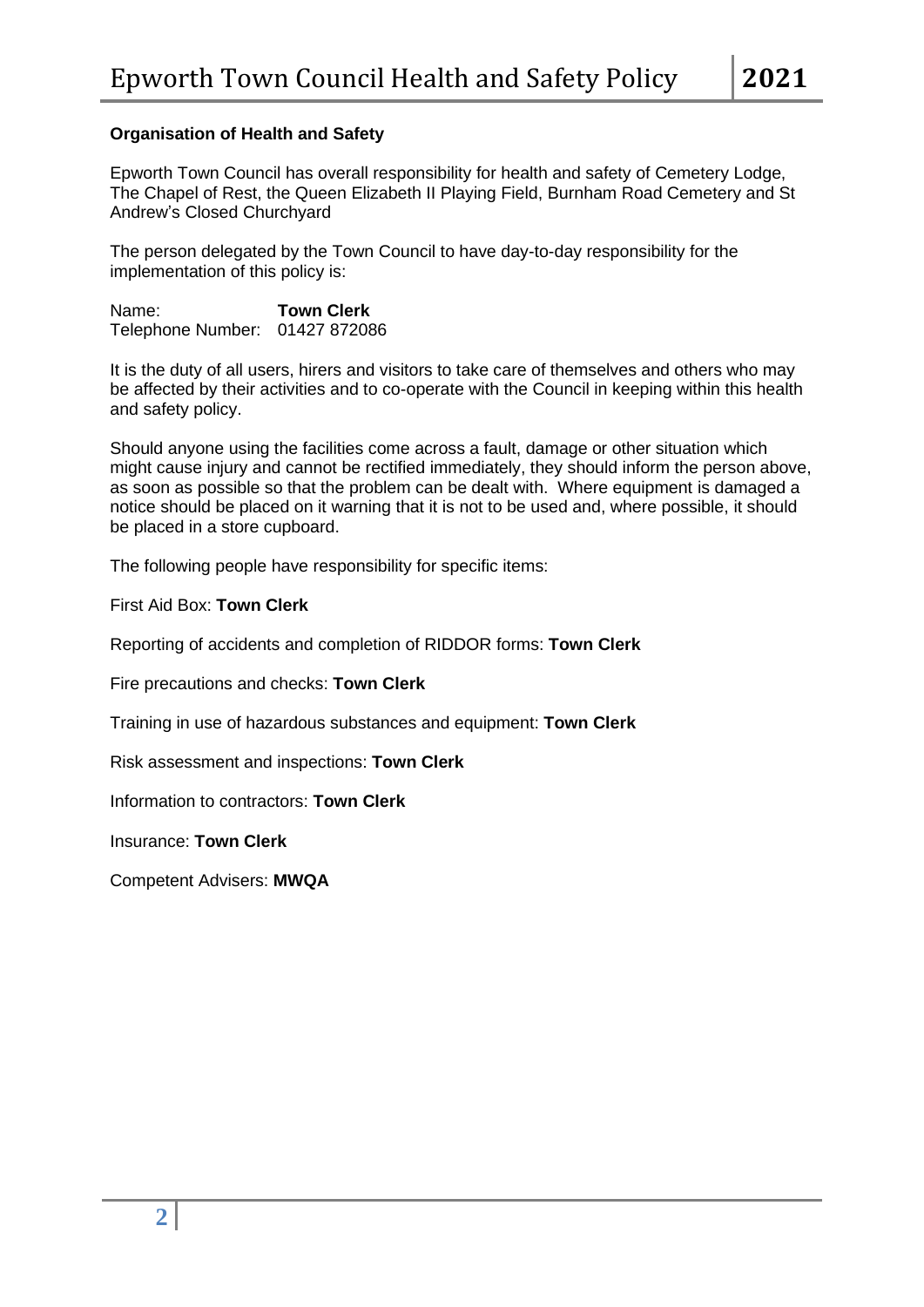## **Arrangements and Procedures**

## **1. Fire Precautions and Checks**

A plan showing fire exits, fire equipment and assembly points is attached.

The person responsible for the fire risk assessment is:

Name:

Fire brigade contact: **999 (in case of emergency)**

Company hire to maintain and service fire equipment:

Location of service record: **Cemetery Lodge Office**

Equipment testing is as follows:

| <b>Item</b>                    | <b>Test interval</b> |
|--------------------------------|----------------------|
| Fire alarms                    | Monthly              |
| <b>Emergency lighting</b>      | Monthly              |
| Fire exits                     | Monthly              |
| Fire fighting appliances       | Annually             |
| <b>PAT</b> testing             | Annually             |
| <b>Electrical installation</b> | Every five years     |
|                                |                      |

# **2. Procedure in Case of Accidents**

The location of the nearest hospital Accident and Emergency / Casualty department is:

#### **Scunthorpe General Hospital Tel: (01724) 282282**

The location and telephone number for the nearest doctor's surgery is:

## **South Axholme Group Practice High Street, Epworth DN9 1EP. Tel 01427 871380.**

The person responsible for keeping this up to date is the **Town Clerk**.

Any accident or near-miss incident must be reported to a member of the Town Council or staff and recorded in the accident book, which is kept near the First Aid Box in the kitchen in Cemetery Lodge.

The following major incidents or accidents must be reported on RIDDOR forms: Riddor reporting should be done online at www.hse.gov.uk/**riddor**/report.htm

- Fracture, other than to fingers, thumbs or toes
- Amputation
- Dislocation of the shoulder, hip, knee or spine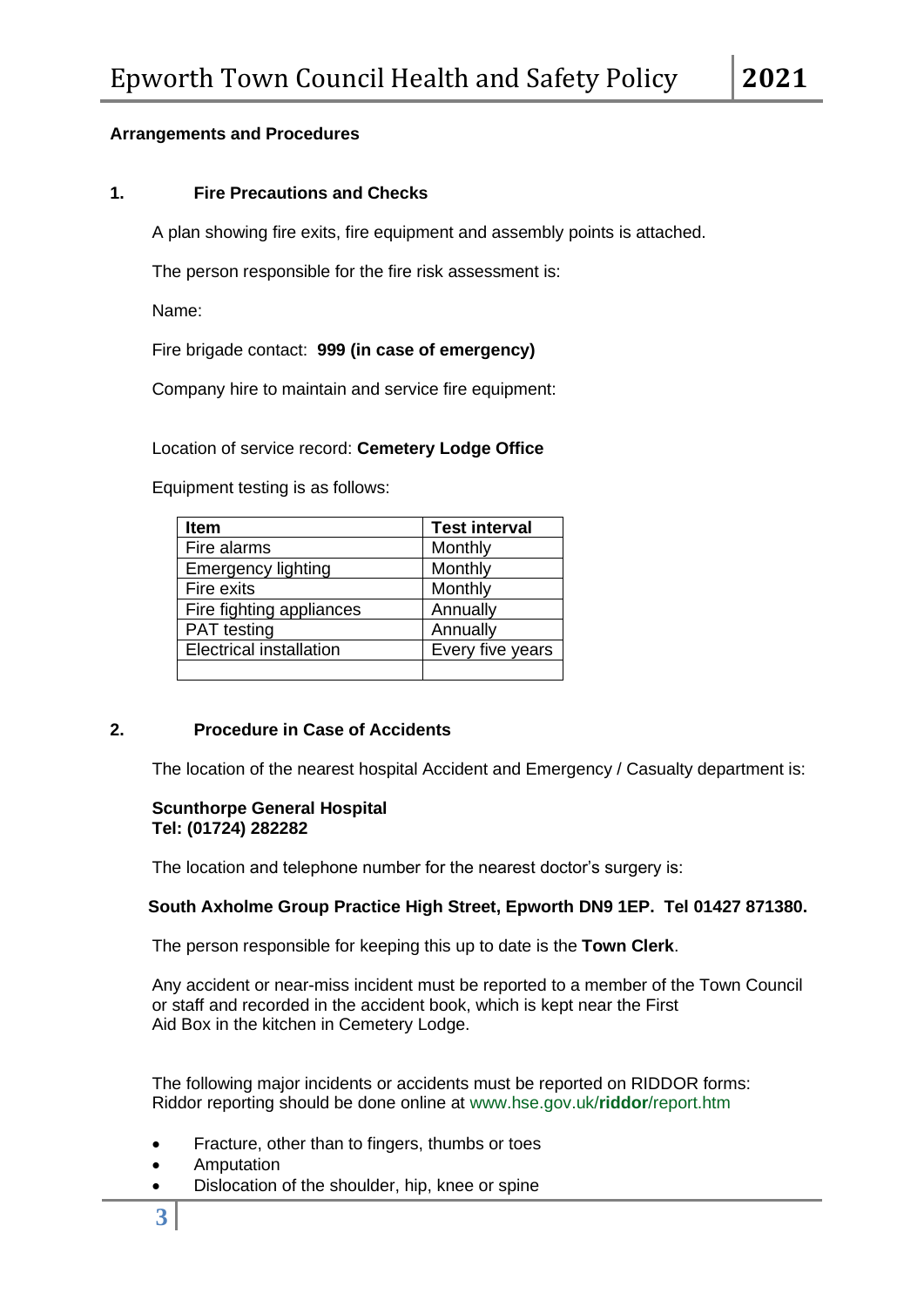- Loss of sight (temporary or permanent)
- Any penetrating injury to the eye (including chemical)
- Injury from electric shock/burn leading to unconsciousness or requiring resuscitation or admittance to hospital for more than 24 hours
- Any other injury leading to hypothermia, heat-induced illness or unconsciousness or requiring resuscitation or requiring admittance to hospital for more than 24 hours
- Unconsciousness caused by asphyxia or exposure to harmful substance or biological agent
- Acute illness requiring medical treatment or loss of consciousness arising from absorption of any substance by inhalation, ingestion or through skin
- Acute illness requiring medical attention which may have resulted from a biological agent or its toxins or infected material

Relevant examples of reportable dangerous occurrences include:

- Electrical short circuit or overload causing fire or explosion
- Unintended collapse of a building under construction or alteration, or a wall of floor
- Explosion or fire

#### **3. Safety Rules**

Employees and visitors will be expected to recognise that there is a duty on them to comply with the practices set out by the Council. Safety requirements are set out in the safety notices on the premises.

Risk assessments have been carried out. Any hazards identified through the risk assessment and any procedures to be adopted in order to minimise risk are posted on the notice board.

The following practices **must** be followed in order to minimise risks:

- **Make sure that all emergency exit doors are clear and unlocked as soon as the premises is to be used and throughout the hiring**
- **Do not** operate or touch any electrical equipment where there are signs of damage, exposure of components or water penetration etc.
- **Do not** work on steps, ladders or at height until they are properly secured and **another person is present**
- **Do not** leave portable electrical or gas appliances operating while unattended
- **Do not** bring onto the property any portable electrical appliances which have not been Portable Appliance Tested.
- **Do not** attempt to move heavy or bulky items (eg stacked tables or chairs) move these singly or in small batches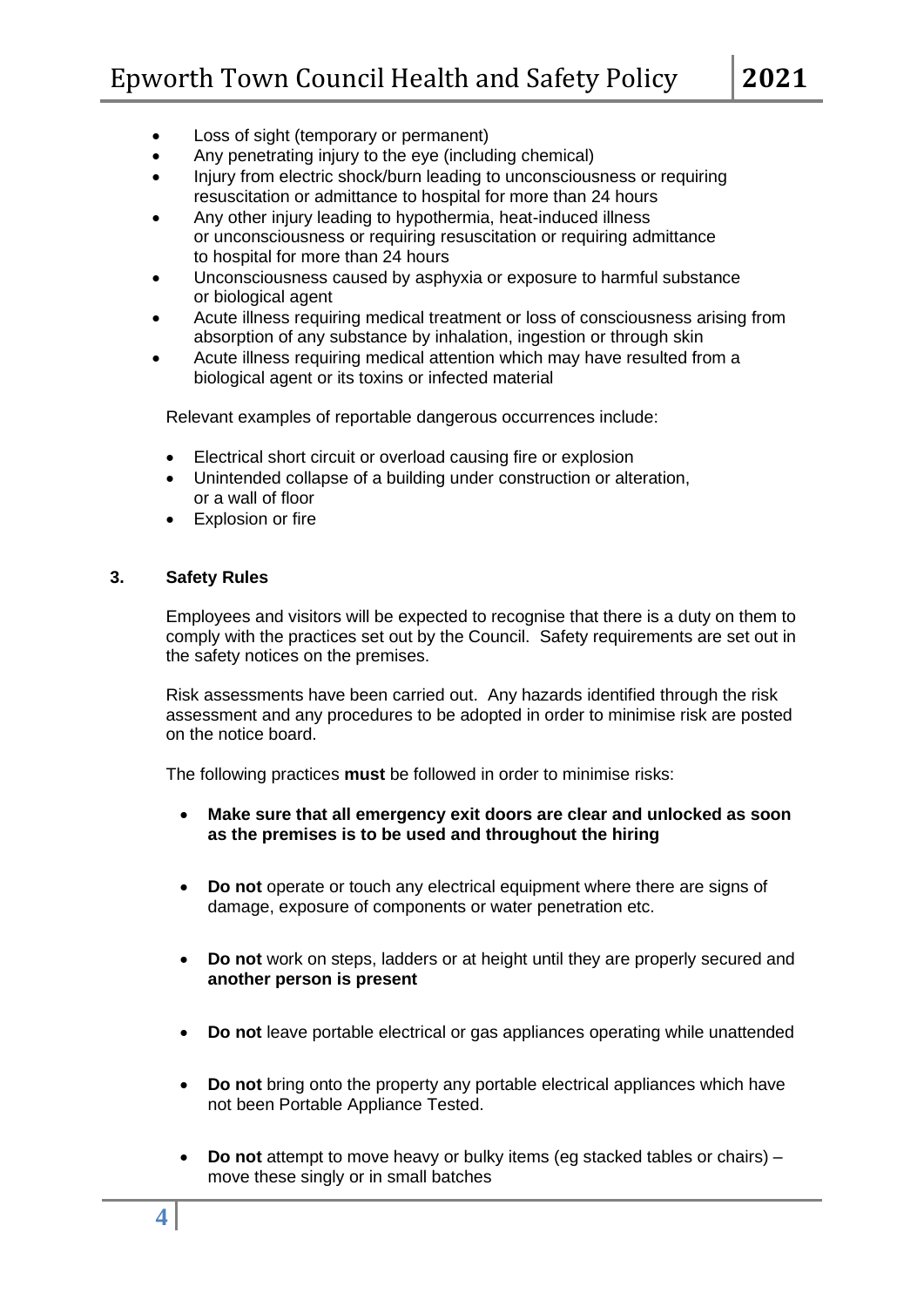- **Do not** stack more than five chairs
- **Wear** suitable protective clothing when handling cleaning or other toxic materials
- **Report** any evidence of damage or faults to equipment or the building's facilities to any member of the Council
- **Report** every accident in the accident book and to the Town Clerk
- **Be aware and seek to avoid** the following risks:
	- o creating slipping hazards on stairs, polished or wet floors mop spills immediately
	- o creating tripping hazards such as umbrellas, mops and other items left in corridors
	- o use adequate lighting to avoid tripping in poorly lit areas
	- $\circ$  risk to individuals while in sole occupancy of the building
	- $\circ$  risks involved in handling kitchen equipment e.g. kettle and knives
	- o creating toppling hazards by piling equipment e.g. in store cupboards

#### **3. Contractors**

The Town Council will check with contractors (including self-employed people) before they start work that:

- the contract is clear and understood by both the contractors and the Council
- the contractors are competent to carry out the work e.g. have appropriate qualifications, references, experience
- contractors have adequate public liability insurance cover
- contractors have seen the health and safety file and are aware of any hazards which might arise (e.g. electricity cables or gas pipes)
- contractors do not work alone on ladders at height (if necessary a volunteer should be present)
- contractors have their own health and safety policy for their staff
- the contractor knows which member of the Council is responsible for overseeing that their work is as asked and to a satisfactory standard
- any alterations or additions to the electrical installations or equipment must conform to the current regulations of the Institute of Electrical Engineers

#### **4. Insurance**

The company providing the Council's Employer's Liability and Public Liability insurance cover is: